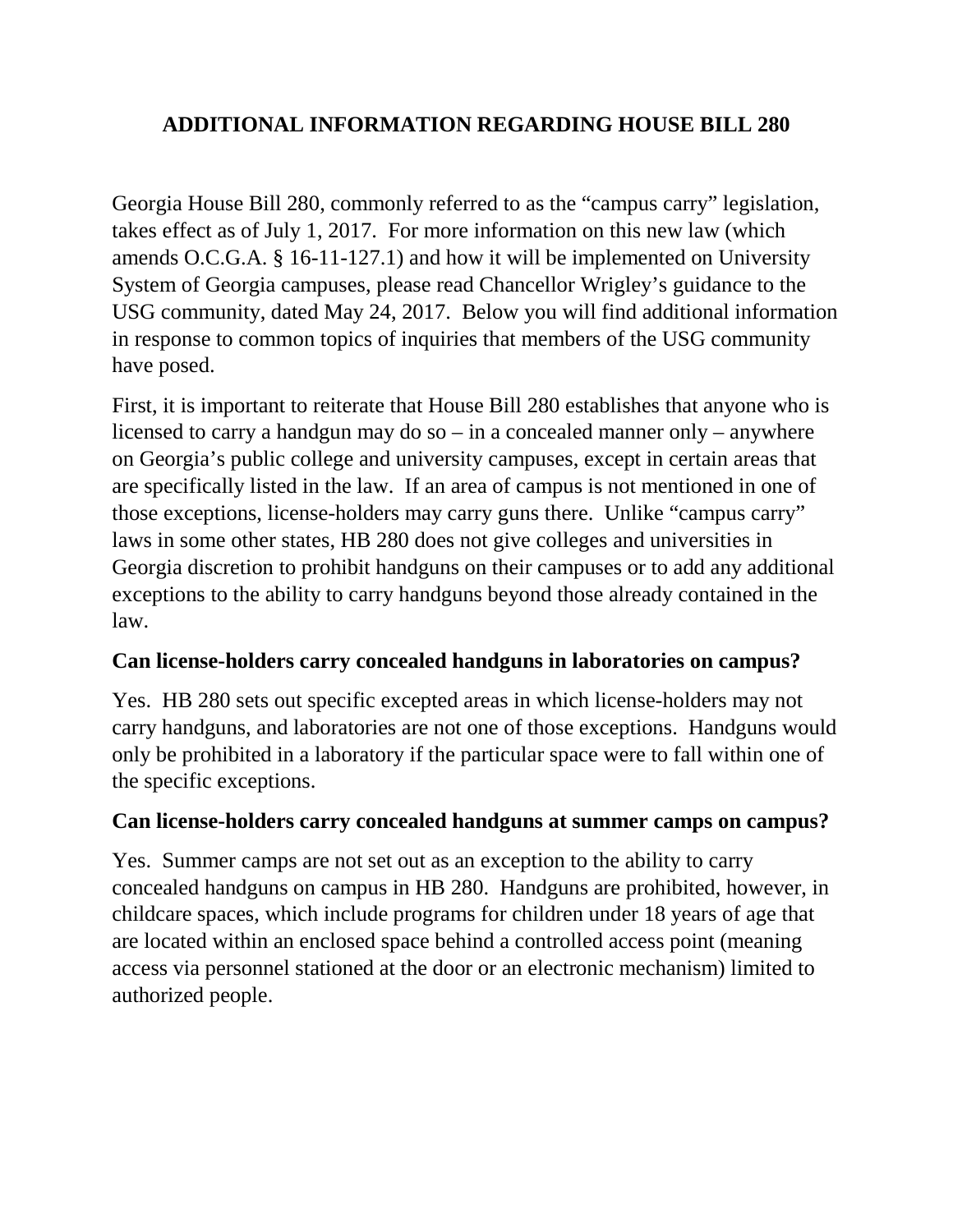# **Can license-holders carry concealed handguns in health centers and exam rooms on campus?**

Yes. Health centers and their examination rooms are not specifically excepted from the general rule that license-holders may carry concealed handguns on campus. Handguns are only prohibited in those areas of health centers that fall within a specific exception in HB 280, such as faculty, staff and administrative offices.

# **Are handguns prohibited from athletic sporting event facilities at all times or only during the events?**

Handguns are prohibited in buildings or property that are used for intercollegiate games at all times, not just during the events. Similarly, handguns are prohibited throughout the entire facility, not just those specific areas of the facility in which games are played. The same is true of student housing facilities; handguns are prohibited throughout the facilities, not only in the specific areas where students reside.

# **Does HB 280 apply to off-campus field trips or work trips?**

No. HB 280 only applies "in any building or on real property owned by or leased to any public . . . college, or university . . . or other public institution of postsecondary education." When students, faculty or staff leave campus for school-related activities, they will be governed by the weapons laws that apply to their off-campus locations.

# **Does HB 280 apply to property owned by USG institutions outside of Georgia?**

No. HB 280 only applies within the State of Georgia. People at locations that are owned or leased by USG colleges and universities but lie outside of Georgia will be governed by the applicable local laws of the city, county, state and/or country in which the facilities lie.

# **Are handguns prohibited wherever enrolled high school students go while on campus?**

No. HB 280 only prohibits handguns in rooms and spaces that are being used for classes in which high school students are enrolled. It does not prohibit licenseholders from carrying concealed handguns in other areas where those high school students may go while on campus.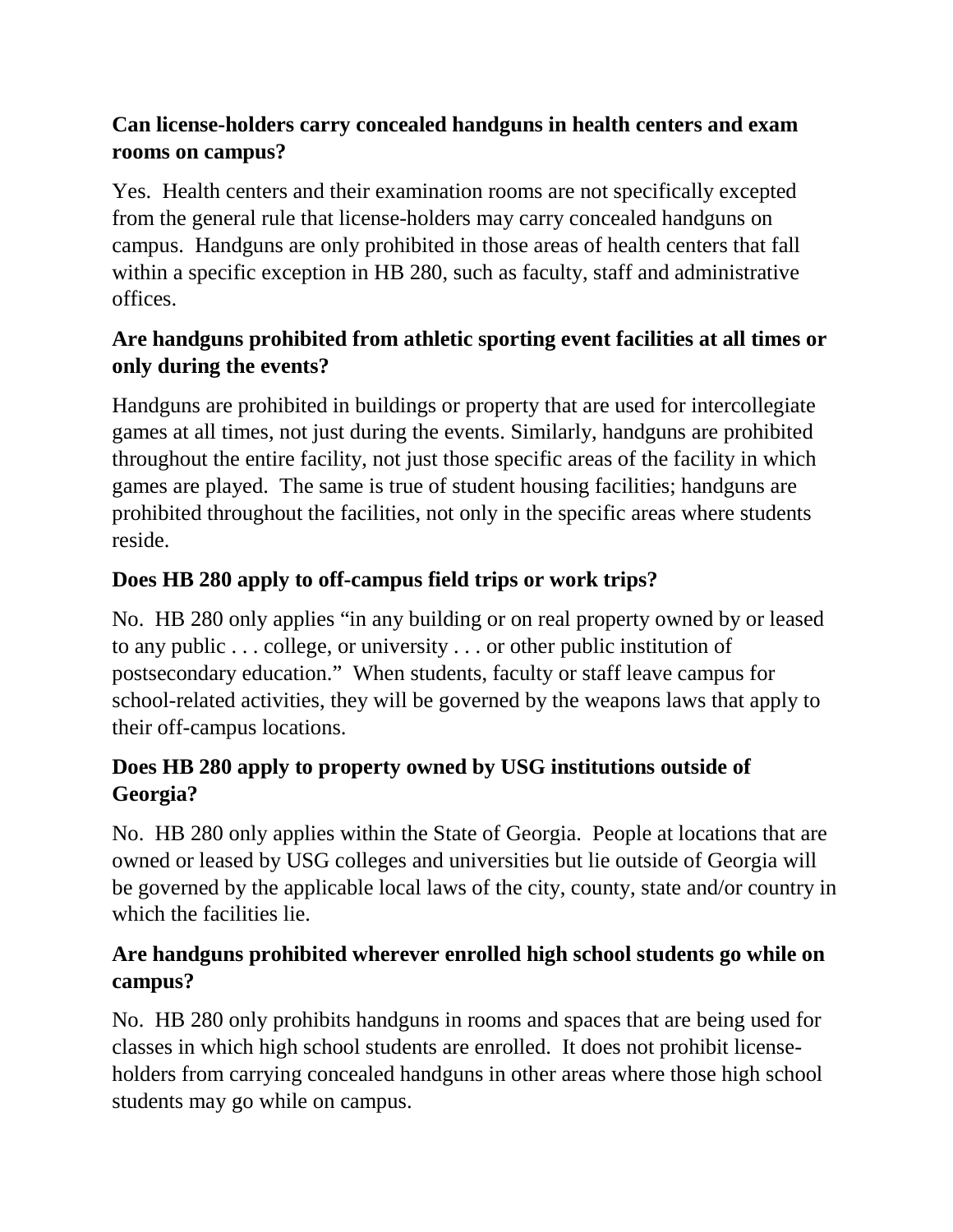# **Can faculty members and students other than license-holders ask the registrar whether high school students are enrolled in their classes?**

Yes.

### **Can faculty members ask students to identify themselves if they are carrying handguns or ask students who carry handguns to take different classes?**

No. State law grants license-holders the ability to carry handguns to public college and university classes (except those in which high school students are enrolled), and faculty members may not ask license-holders to reveal that they are carrying concealed handguns or in any way discourage them from doing what they are legally allowed to do.

### **Are faculty members responsible for announcing to their classes that guns are (or are not) prohibited because high school students are (or are not) enrolled?**

No. It is the responsibility of those who choose to carry handguns on campus to make themselves aware of where and when they can do so. They can learn which of their classes include high school students by asking the registrar, as can faculty members and their classmates. In fact, the USG does not recommend that faculty members make announcements in class because it may lead to confusion among students resulting from inconsistencies between different professors and different classes.

# **May faculty members provide information about HB 280 in their course syllabi?**

Yes. Faculty members can provide information by linking to the USG guidance at the usg.edu website.

# **If USG institutions will not be providing storage lockers, where can licenseholders store their handguns while they go to places on campus where handguns are prohibited?**

It is the responsibility of those who choose to carry handguns on campus to make arrangements for the proper and safe storage of those guns. Current law already allows for the securing of guns in parked cars. License-holders can also make arrangements for storage off-campus.